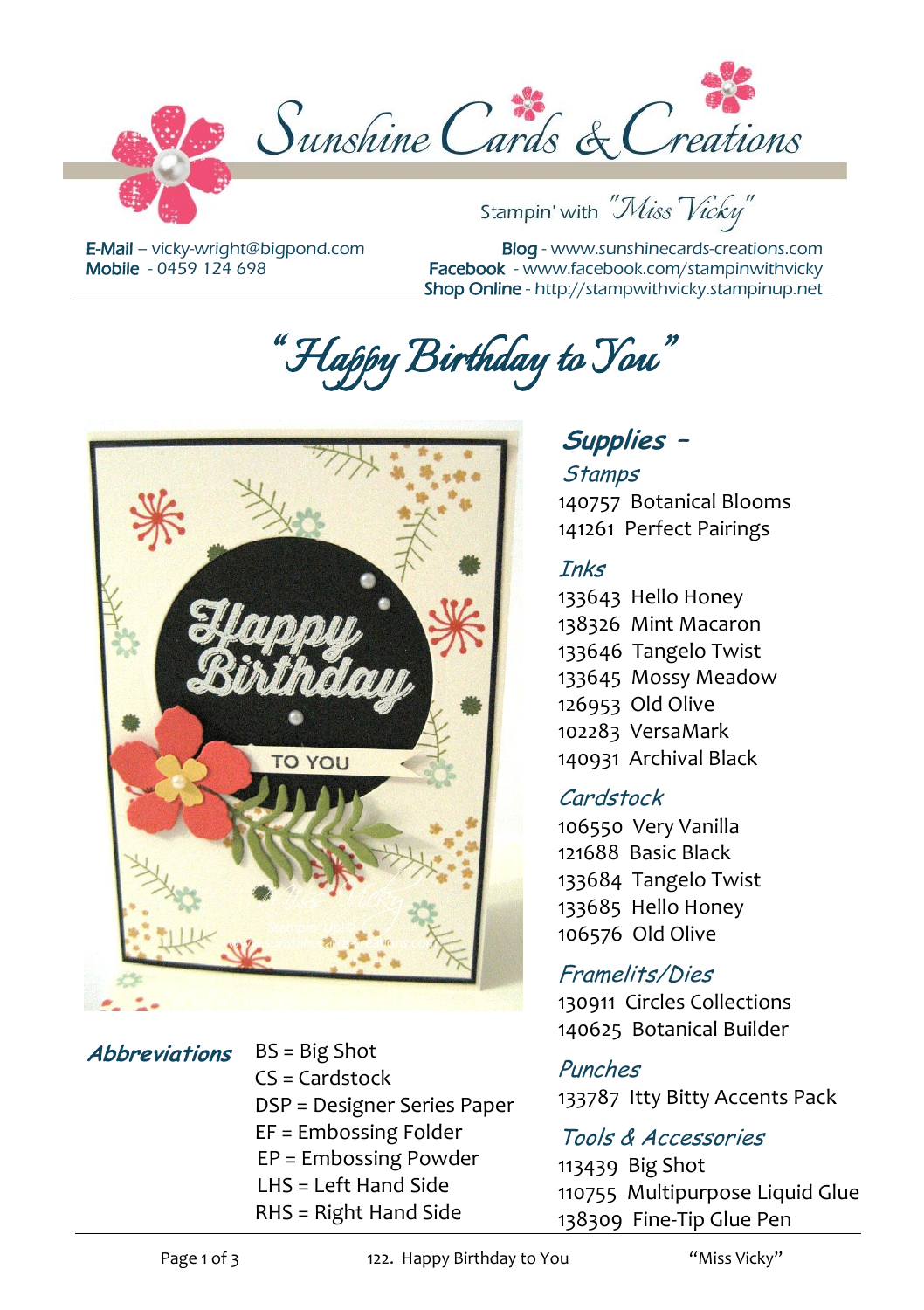104430 Stampin' Dimensionals 119247 Pearl Basic Jewels 103083 Embossing Buddy 129056 Heat Tool 109132 White EP

Measurements are in both inches & centimetres Centimetres are to the nearest point, ie .5cm, 1cm, 1.5cm, etc

#### **Measurements –**

| Base Card - Very Vanilla | $8\frac{1}{4}$ x 4 1/8" or 21 cm x 10.5 cm<br>Scored in half<br>A = 1 x 5 $\frac{1}{2}$ " x 3 $\frac{3}{4}$ " or 14cm x 9.5cm<br>$B = 1 \times 1/4$ " x 2 1/4" or .5cm x 5.5cm |
|--------------------------|--------------------------------------------------------------------------------------------------------------------------------------------------------------------------------|
| Basic Black              | C = $1 \times 5 \frac{5}{8}$ x 3 7/8" or 14.5 cm x 10 cm                                                                                                                       |
| Old Olive                | $D = 2\frac{1}{2}$ x 1 1/2" or 7cm x 4xm                                                                                                                                       |
| Tangelo Twist            | $E = 2''$ x 2" or 5cm x 5cm                                                                                                                                                    |
| Hello Honey              | $F = 1''$ x 1" or 2.5cm x 2.5cm                                                                                                                                                |

#### **Instructions –**

| JII UUTIVIIJ<br>Step 1 | Cut circle in centre of A - Very Vanilla by running through BS                                                                                                                                                                             |
|------------------------|--------------------------------------------------------------------------------------------------------------------------------------------------------------------------------------------------------------------------------------------|
| Step 2                 | Randomly stamp images over same piece with Botanical Blooms &<br>Mossy Meadow, Hello Honey, Mint Macaron, Tangelo Twist & Old<br>Olive Inks                                                                                                |
| Step 3                 | Temp place over C - Basic Black for correct placement, rub with<br>Embossing Buddy, stamp "Happy Birthday" in VersaMark direct<br>onto Basic Black Card. Remove stamped Very Vanilla Card. Pour<br>over White EP & heat set with Heat Tool |
| Step 4                 | Adhere to C - Basic Black ensuring greeting is in middle & all even<br>around edges. Adhere to Base Card - Very Vanilla                                                                                                                    |
| Step 5                 | Stamp "To You" direct onto B - Very Vanilla in Archival Basic Black<br>Ink, cut Banner Shape in RHS & adhere to Card Front with<br>Stampin' Dimensionals                                                                                   |
| Step 6                 | Cut 2 x Flowers from Botanical Builder Dies - 1 x E - Tangelo Twist<br>& 1 x F - Hello Honey prior to layering onto each other & then to<br>Card Front with Stampin' Dimensionals                                                          |